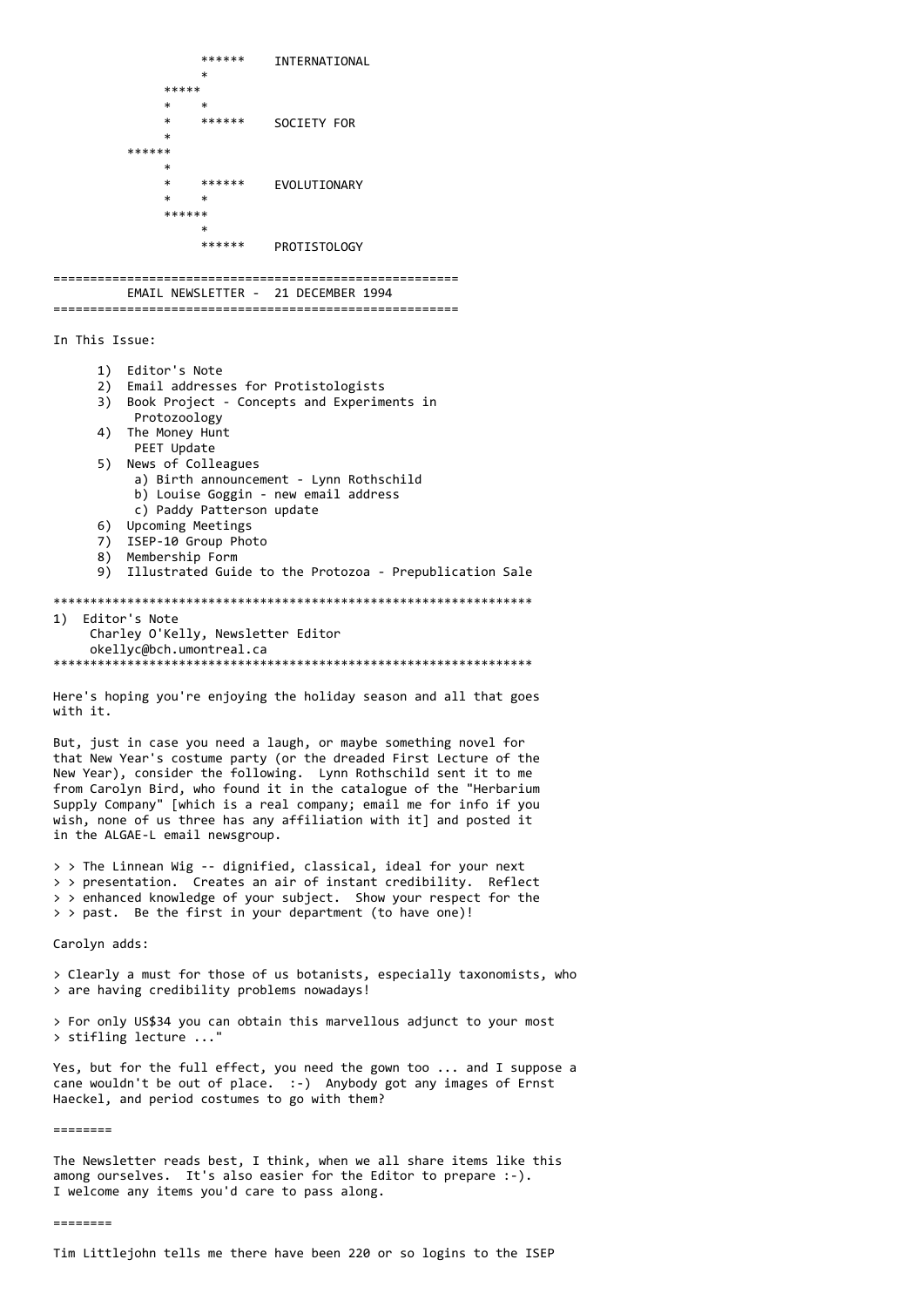World Wide Web archive since the first of November. Have you had a chance to browse this archive yet? Any problems? Tim and I would like to have your feedback. Even if it's to say "it's a great idea but we can't access the World Wide Web here". In case you don't have the URL address on file:

http://megasun.bch.umontreal.ca/isep/isep.html

=========

We are still working on the Membership Directory, with hopes of having it ready early in the New Year. Also, the hardcopy edition of the Newsletter should be ready for mailing sometime near the end of January. If you know of a member who has changed address recently, or who has a functional email address but is not getting these email newsletters, let me know and I will try to get matters set right. At my last assessment, the email newsletter reaches less than half of the membership - and I can't believe that all these people don't have email. Any and all assistance appreciated.

==========

Happy Holidays, and best wishes for the New Year!

\*\*\*\*\*\*\*\*\*\*\*\*\*\*\*\*\*\*\*\*\*\*\*\*\*\*\*\*\*\*\*\*\*\*\*\*\*\*\*\*\*\*\*\*\*\*\*\*\*\*\*\*\*\*\*\*\*\*\*\*\*\*\* 2) Email Addresses for Protistologists Charley O'Kelly \*\*\*\*\*\*\*\*\*\*\*\*\*\*\*\*\*\*\*\*\*\*\*\*\*\*\*\*\*\*\*\*\*\*\*\*\*\*\*\*\*\*\*\*\*\*\*\*\*\*\*\*\*\*\*\*\*\*\*\*\*\*\*

Glenn Herrick of the University of Utah, in collaboration with Dan Jacobsen of Johns Hopkins University, has compiled a list of email addresses for persons associated with the field of protistology. A number of ISEP members are listed here, but some listings have obsolete addresses, and many members do not appear at all.

You can access this list through the ISEP WWW site (click on "Other Internet databases/newsgroups on protists", located at the bottom of the ISEP "home" (first) page, to find it), or through gopher at:

# gopher.gdb.org

The list resides in the subdirectory "Searching for Biologists". If you're having trouble locating the list, let your systems administrator, or Tim Littlejohn or myself, know.

Once you are there, you will discover several tools for using the directory, including a tool for adding and updating directory information. You can add your name and address, or correct the entry that's there. Note, though, that the additions/corrections are not made instantaneously; the tool sends an email message to Glenn and Dan, who then assemble the information and update the database at intervals.

As I mentioned, there are lots of omissions and errors in the list as it now stands. In my opinion, the more correct and up-to-date such databases are, the better it is for everybody. However, I will make no changes to this Directory from ISEP lists, or offer any data from our archives, in the absence of a specific request to do so. If you want me to check your entry, let me know, otherwise over to you.

\*\*\*\*\*\*\*\*\*\*\*\*\*\*\*\*\*\*\*\*\*\*\*\*\*\*\*\*\*\*\*\*\*\*\*\*\*\*\*\*\*\*\*\*\*\*\*\*\*\*\*\*\*\*\*\*\*\*\*\*\*\*\*\*\* 3) Book Project - Concepts and Experiments in Protozoology Mark Farmer (Newsletter Editor, Society of Protozoologists) farmer@emlab.zoo.uga.edu \*\*\*\*\*\*\*\*\*\*\*\*\*\*\*\*\*\*\*\*\*\*\*\*\*\*\*\*\*\*\*\*\*\*\*\*\*\*\*\*\*\*\*\*\*\*\*\*\*\*\*\*\*\*\*\*\*\*\*\*\*\*\*\*\*\*

Mark posted this item in the Usenet newsgroup bionet.protista on 1 December 1994, on behalf of O. Roger Anderson (ora@ldeo.columbia.edu).

# Dear Colleague

As one of the initiatives we have identified this year, the Society of Protozoologists in collaboration with the National Science Teachers Association will publish a book co-edited by O.R. Anderson and Marvin Druger titled: Concepts and Experiments in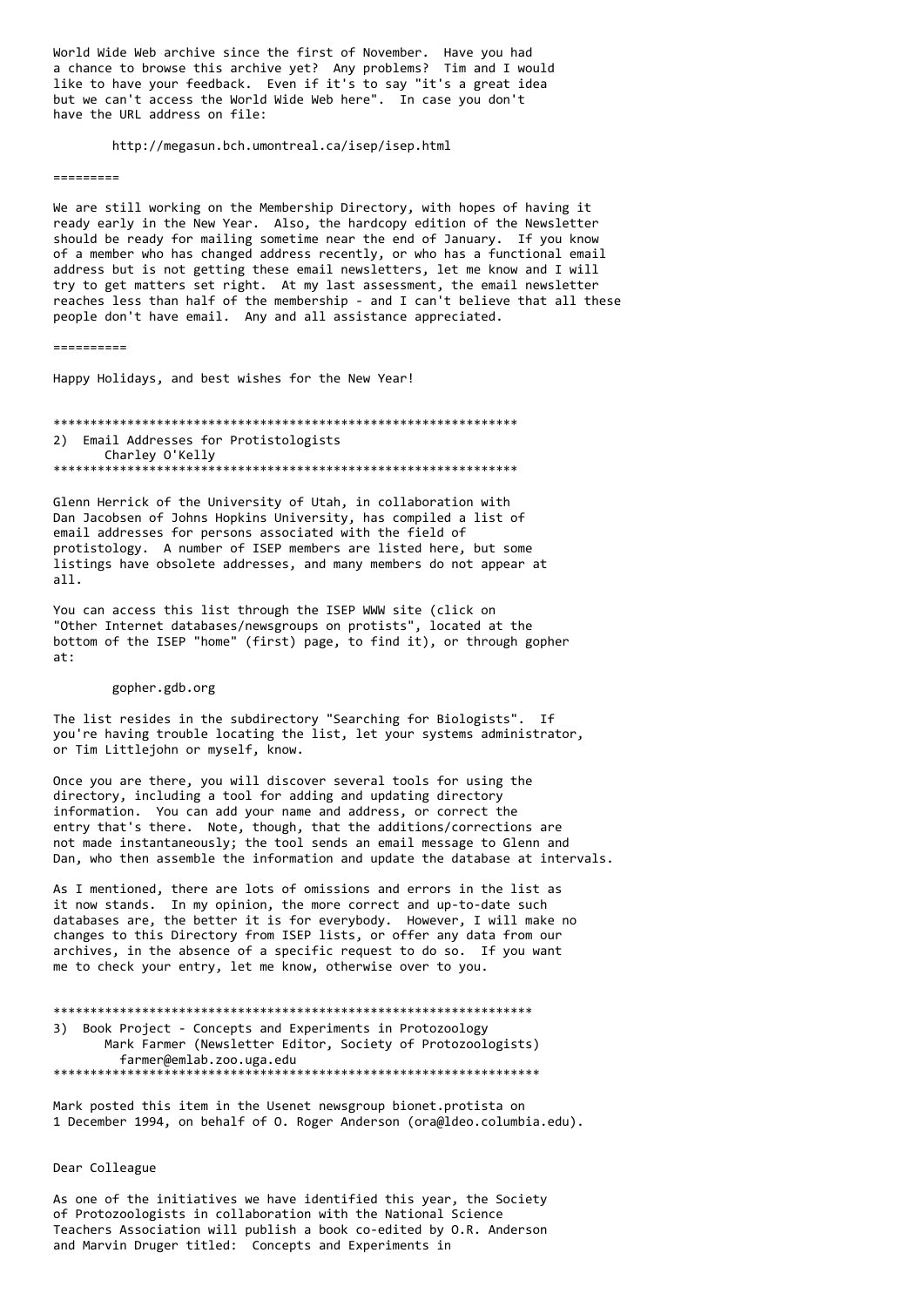Protozoology: A Practical Guide for the Classroom. NSTA will print and distribute the book for us. This volume is intended to help teachers use hands-on experiences with protozoa to encourage students to construct interpretations of major concepts in biology. Protozoa provide convenient and often easily manipulated living organisms to explore experimentally the meanings of major biology concepts. We have identified six possible categories of laboratory activities:

- 1. Behavior and Motility
- 2. Feeding and Nutrition
- 3. Physiology and General Metabolism
- 4. Reproduction
- 5. Ecology and Population Biology
- 6. Genetics and Evolution
- 7. Diversity and Abundance

Each laboratory activity should be designed to explore some major biological concept or principle. The overall emphasis will be on the adaptation of organisms to their environments as a fundamental feature of all life. If you have recommendations for appropriate experiments or laboratory demonstrations using protozoa, we invite you to submit a brief description of the laboratory experience. We are particularly interested in new, creative laboratory experiences, although standard ones for protozoology that may not be familiar to teachers would also be appropriate.

The description should include the following:

AUTHOR'S NAME

1. Title of the laboratory experiment, the major concept(s) in biology illustrated by the laboratory experience, and a general statement of the biological significance of the experience as a rationale for the experience. That is, how does the concept illustrated relate to other major biological ideas, or to what extent is the experience useful as a way of gathering information in biological research.

2. Objectives of the experience. A brief statement of the purpose of the laboratory experience.

3. Materials and equipment required.

4. A brief outline of the procedures for the laboratory experiment. This need be only a brief outline at this point. We will ask you for a more complete description if we can incorporate your proposed chapter in our book.

5. Supplementary information to the teacher that may be useful in implementing the experience such as pitfalls to avoid, possible linkages to other laboratory experiences typically used in secondary school and/or college teaching, etc.

At this point we request only a basic outline as above, perhaps one to three pages. We will be in communication with you in the near future when we have reached a decision on what contributions can eventually be incorporated into the book. On the whole, we anticipate that the final contribution will be no more than 5 or 6 pages single-spaced. Therefore, we hope that this will not be an unreasonable burden and will also make a very helpful contribution to enhancing biological education, especially at the pre-college level. Please send your outline to: O.R. Anderson, Biological laboratories, Lamont-Doherty Earth Observatory, Columbia University, Palisades, NY 10964

Please try to submit your outline by January 31, 1995. We appreciate your cooperation in this unique endeavor between two major Societies to improve science learning. thank you for your consideration of this request. A sample outline is attached for your convenience.

BRIEF SAMPLE OUTLINE OF A PROPOSED LABORATORY EXPERIENCE

Title: Ecological succession

 Rationale: The concept of succession is a major idea in ecology and applies to the time-dependent processes of changes in community structure occurring in a wide variety of habitats including wide ranging aquatic and terrestrial environments. To enhance the development of the concept by direct experience and illustrate the dynamics of changes in populations with time, protozoa provide a convenient tool for classroom applications.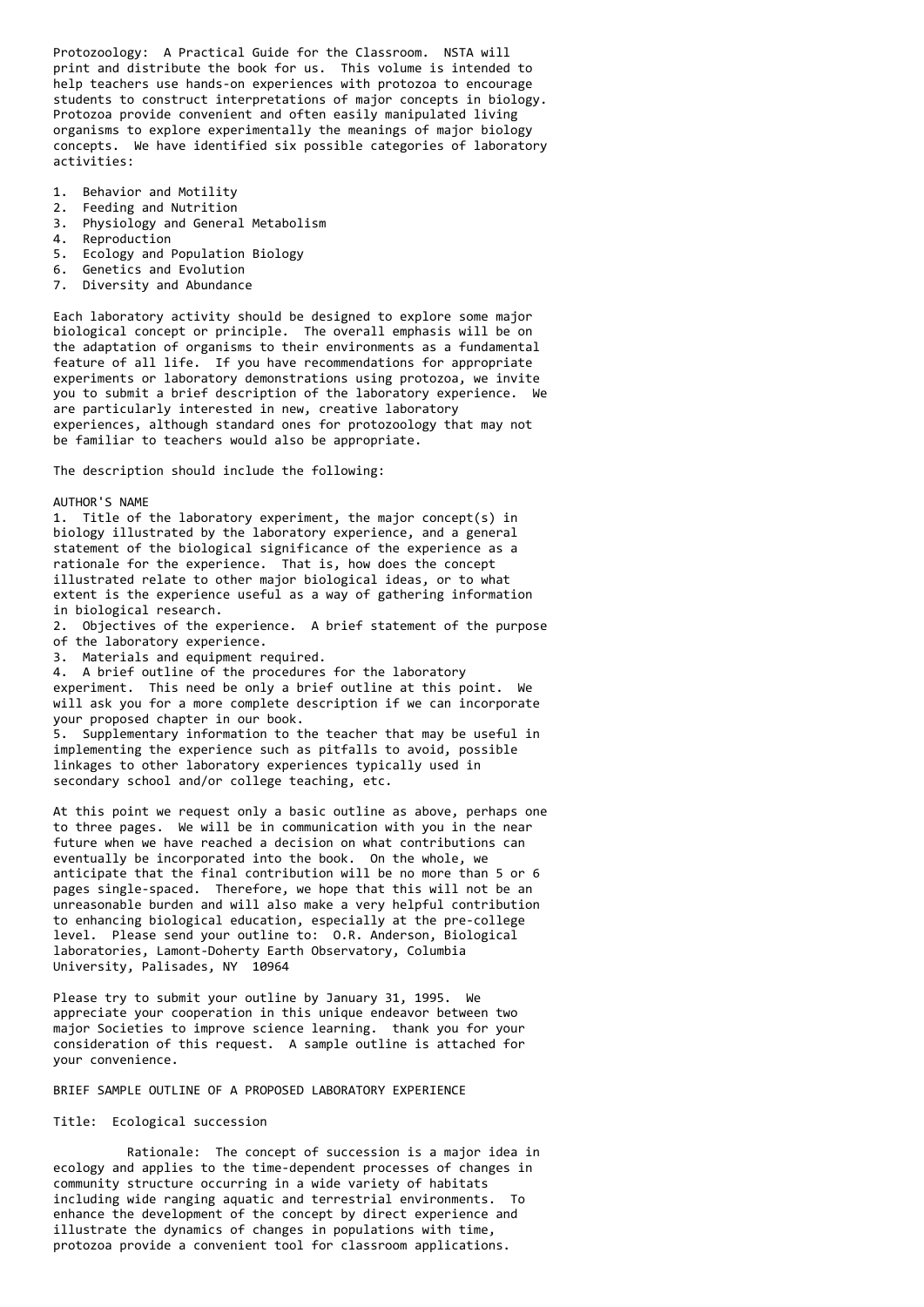this experience is readily adapted to a wide variety of classroom locations including urban settings.

Objective: To illustrate the concept of succession in an aquatic community and to examine some of the variables that may account for differences among varying habitats.

# Materials:

1. Compound light microscope with at least 40X objective.

2. Gallon size glass jars (two or more).<br>3. Pond water or aged tap water.

4. Soil or pond water with sediment as a source of protozoa.

5. Hay, dried wheat, leaves, or other source of organic matter as detritus

6. Droppers with rubber bulbs.

# Procedures:

1. Fill each of 2 gallon jars about 3/4 full with pond water or aged tap water.

2. Add about a tablespoon of good quality soil from a park or other area with vegetation to each of the gallon jars. 3. In one of the jars add some organic matter such as hay, dried wheat, or other dry organic matter as a source of nutrients. 4. Place each of the jars under fluorescent illumination or on a window sill where they will remain cool and receive indirect sunlight (a north window is often suitable).

5. At regular intervals over a period of two weeks, sample the water at different levels in the jar and describe the kinds of protozoa and photosynthetic organisms present. 6. Tabulate the data showing how the kinds of organisms change over time.

7. Examine the data from the two jars and determine if there are differences in the kinds of organisms observed and their changes with time in relation to the presence or absence of organic matter.

Information for the teacher: This experience can be modified to include the effects of pollutants on the kinds of protista observed and their composition over time. the findings from this experience can be generalized to other ecosystems such as successions in oceanic environments, and plant and animal successions on land.

4) The Money Hunt Charley O'Kelly 

"The Money Hunt" highlights potential sources of funds for investigators in protistology, compiled for whatever sources I can get my actual or virtual hands on. Anyone who has information on funding sources, please let me know. I would especially like to know about programs from outside North America, and to have tips on accessing the private funding markets.

Only new items appear in this Newsletter. A complete listing is available in the Money Hunt section of the ISEP WWW Archive.

---- PEET Update -----

As I mentioned in the October email newsletter, I participated in an open meeting in Washington DC at the end of November to discuss the new NSF program "Partnerships for Enhancing Expertise in Taxonomy". If you don't already have it, the relevant brochure is NSF94-109 and is available electronically through NSF's STIS service. The October email newsletter (archived in the ISEP WWW site) has further details.

NSF will publish a White Paper near the end of January that will summarize the deliberations of the ca. 40 taxonomists assembled. مTh White Paper is intended to serve both as a guide to proposers and a guide to reviewers of PEET proposals. My email address (on ISEP's behalf) is on NSF's mailing list. When the White Paper is available, I'll let folk know through the Newsletter, and the entire document will be archived in the WWW site; it will also be available through STIS.

I'll be happy to give a brief preliminary synopsis of what is likely to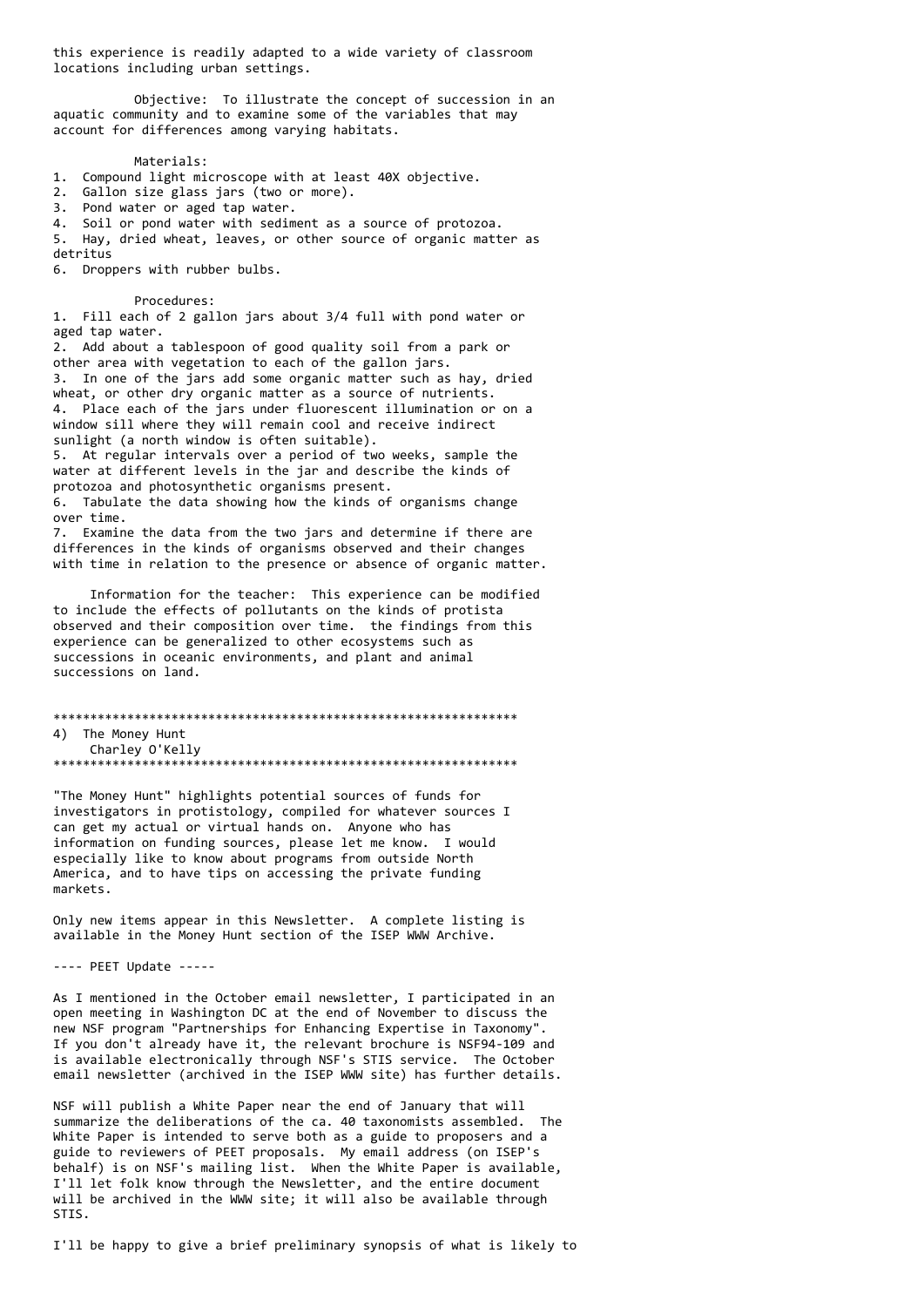be in the White Paper to anyone who asks. If there are enough requests, I'll summarize in the Newsletter (even if I have to present a singlepage Extra Edition).

### \*\*\*\*\*\*\*\*\*\*\*\*\*\*\*\*\*\*\*\*\*\*\*\*\*\*\*\*\*\*\*\*\*\*\*\*\*\*\*\*\*\*\*\*\*\*\*\*\*\*\*\*\*\*\*\*\*\*\*\*\*\*\* 5) News of Colleagues \*\*\*\*\*\*\*\*\*\*\*\*\*\*\*\*\*\*\*\*\*\*\*\*\*\*\*\*\*\*\*\*\*\*\*\*\*\*\*\*\*\*\*\*\*\*\*\*\*\*\*\*\*\*\*\*\*\*\*\*\*\*\*

a) Birth announcement - Brooke Justine Rothschild

This announcement should have been in the November email newsletter but the required synapses didn't fire. oops ... but I managed to remember this time, Lynn!

> Announcing the arrival of a neonatal lab assistant to Lynn Rothschild, > Brooke Justine, on June 30, 1994 (note the unfortunate proximity to > ISEP meeting...) Outside reviews include, "She is the most beautiful > baby I've ever seen" and "She looks just like Elizabeth Taylor". > Internal reviews include "Little tiny hands, little tiny feet" (Big > Brother Kyle, age 2.4).

b) Louise Goggin's address

Louise moved back to Oz from Prince Edward Island, Canada, last northern autumn. The address change she posted then lacked a few essentials, such as an email address. The updated version is below.

> Louise Goggin Department of Parasitology The University of Queensland, Brisbane, QLD 4072 Australia tel: (61) 7 3651475 fax: (61) 7 3651588 email: palgoggi@mailbox.uq.oz.au louise.goggin@mailbox.uq.oz.au

The former email address is the one Louise provided. The latter one is the one that appears on the From: line in her email messages. I presume both work, but I've only tested the latter.

### c) Paddy Patterson update

Quote: "Just let them know I am now well enough to be at the end of an email line." And to contribute information and ideas to the bionet.protista newsgroup, not to mention keeping me on my protistological toes (is that a mixed metaphor?). Keep 'em flyin', mate!

\*\*\*\*\*\*\*\*\*\*\*\*\*\*\*\*\*\*\*\*\*\*\*\*\*\*\*\*\*\*\*\*\*\*\*\*\*\*\*\*\*\*\*\*\*\*\*\*\*\*\*\*\*\*\*\*\*\*\*\*\*\*\* 6) Upcoming Meetings \*\*\*\*\*\*\*\*\*\*\*\*\*\*\*\*\*\*\*\*\*\*\*\*\*\*\*\*\*\*\*\*\*\*\*\*\*\*\*\*\*\*\*\*\*\*\*\*\*\*\*\*\*\*\*\*\*\*\*\*\*\*\*

Only new items are listed in this Newsletter. A complete listing is available in the Upcoming Meetings section of the ISEP WWW Archive.

Have I missed a meeting of interest? Drop me a line!

----- Dates for ICOP-10 -----

The dates for the International Congress of Protozoology have been set for 28 July to 1 August 1997, inclusive. The venue is Sydney, Australia.

For more information, contact:

Professor D. J. Patterson School of Biological Sciences A08 University of Sydney Sydney, NSW 2006 Australia tel: (61) 2 351 2438 fax: (61) 2 351 4119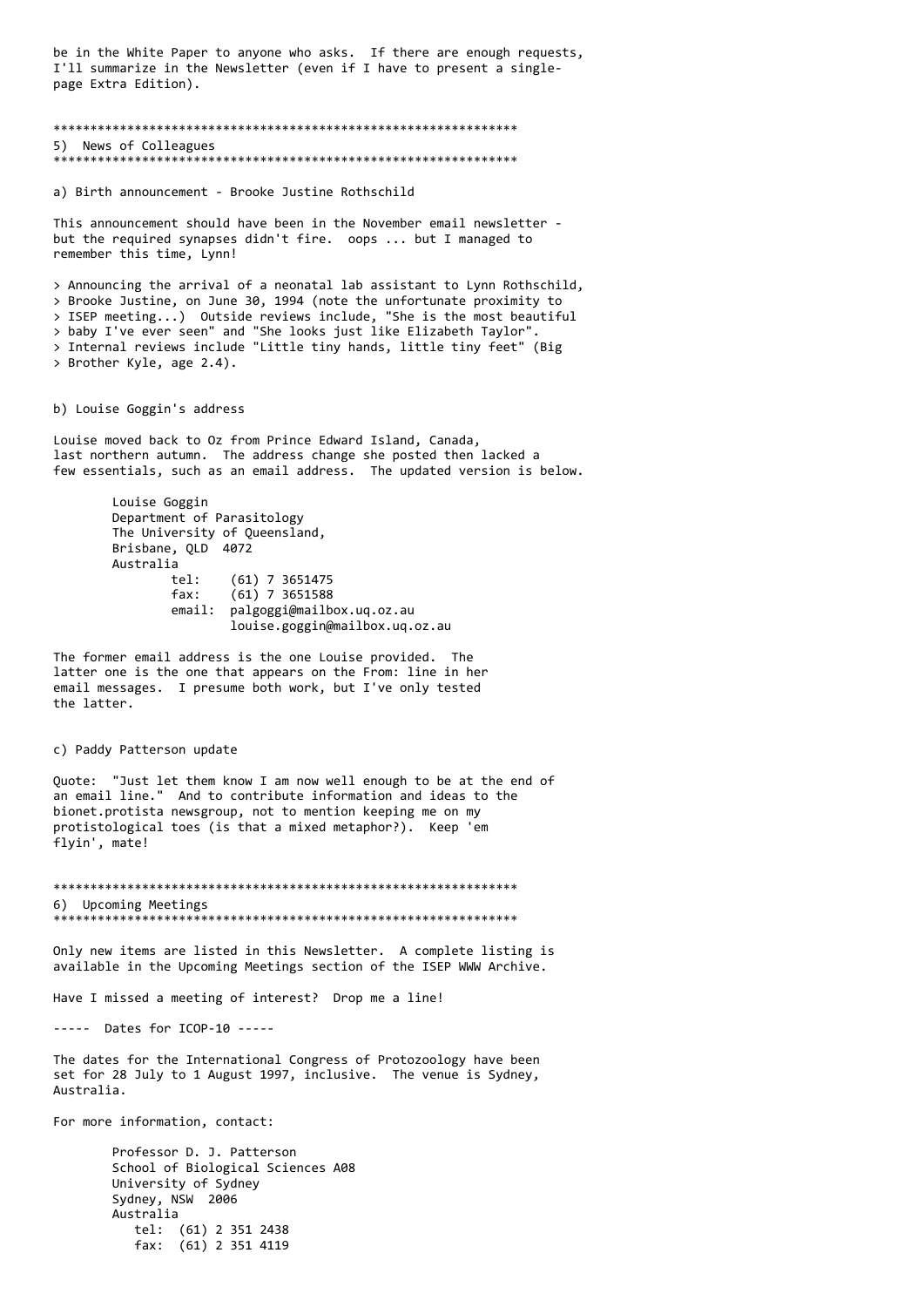7) ISEP-10 Group Photo 

ISEP-10 registrants or other ISEP members who would like a copy of the Group Photograph taken at ISEP-10 should contact Mark Ragan at mark@imb.Lan.nrc.ca before 31 January 1995.

```
8) ISEP Membership Form
```
[ 1 ] Make a hard copy of the form below.

[ 2 ] Airmail it, with your dues, to the ISEP Treasurer.

[ 3 ] Send Tim Littlejohn (tim@bch.umontreal.ca) or Charley O'Kelly (okellyc@bch.umontreal.ca) a message to let us know you've signed up.

 $[snip] - - [snip] - - [snip] - - [snip] - - [snip] - - [snip]$ 

INTERNATIONAL SOCIETY FOR EVOLUTIONARY PROTISTOLOGY MEMBERSHIP APPLICATION/RENEWAL

Name:

Postal address:

City, state/province, country:

Postal code:

Telephone number:

Fax number:

E-mail address:

 $\overline{\phantom{a}}$ 

Membership dues are US\$ 25 (\*) for two years.

[ ] I enclose for ISEP membership for the years 199 through

Signature:

Date:

(\*) Please remit US\$ 25 per two years' membership to:

Dr Jerome J. Motta Department of Botany University of Maryland College Park, MD 20742 USA

Payment may be made by personal cheque (within the USA), bank money order or bank draft, international money order, or postal money order.

Currently, payment must be made in U.S. dollars.

We can accept payment for two, four, or more years.

 $[snip] - - [snip] - - [snip] - - [snip] - - [snip] - - [snip]$ 

9) Illustrated Guide to the Protozoa - Prepublication Sale